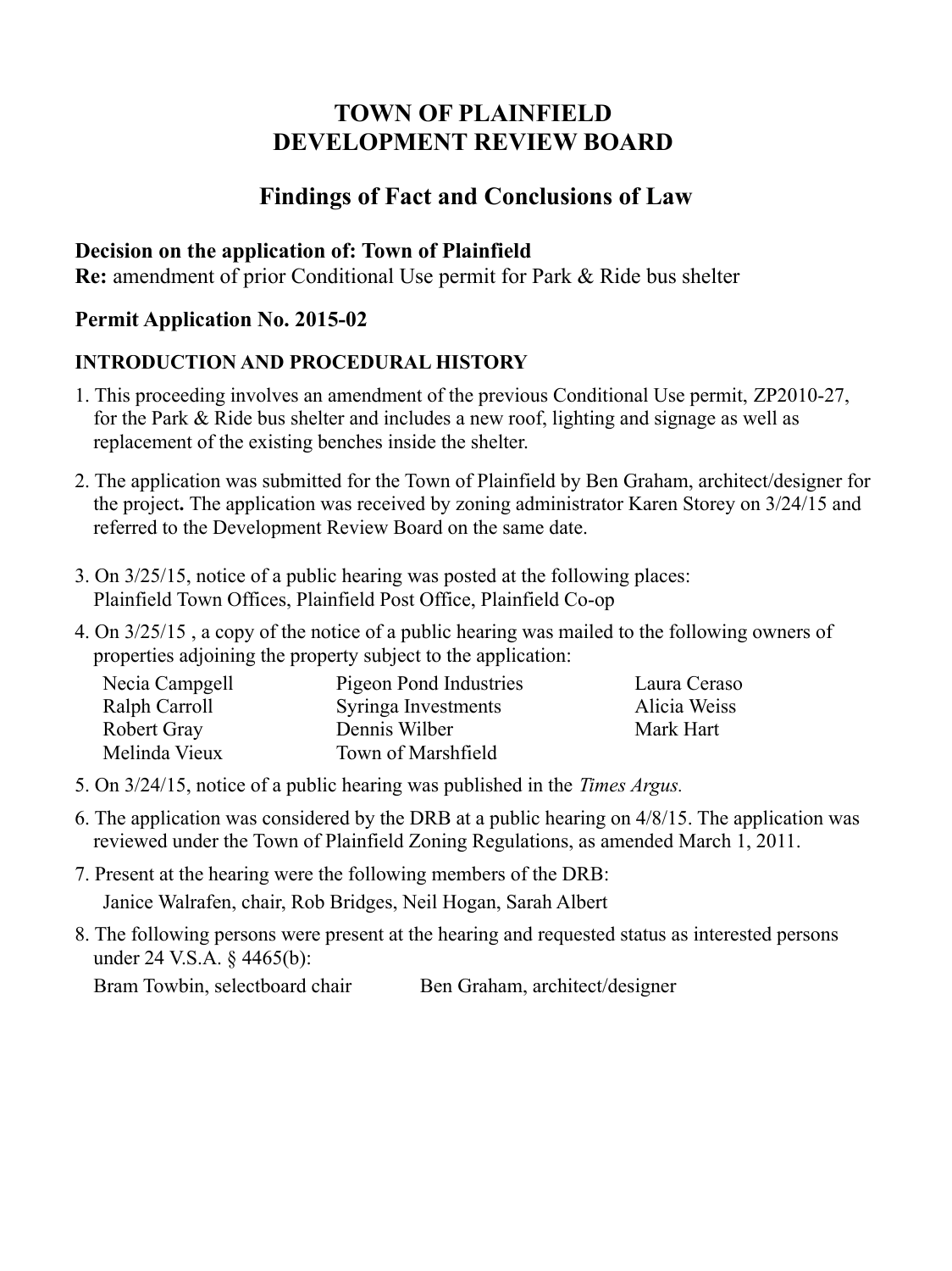#### **FINDINGS**

Based on the application, testimony, exhibits, and a brief site visit during the hearing the development review board makes the following findings:

- 1. The Town seeks a permit to replace the existing roof of the bus shelter at the Park & Ride, change the interior lighting and add a sign.
- 2. The property is located at 165 Main St., tax map parcel no. 11-092.000, and is owned by the Town of Plainfield. It is located in the **Village** District as described on the Town of Plainfield Zoning Map on record at the town office and section **4.4** of the Zoning Regulations.
- 3. On 6/12/06, permit ZP2006-24 was issued for the construction of a Park & Ride on the former depot property owned by the Town.
- 4. On 10/13/10, the Zoning Board of Adjustment approved a conditional permit, ZP2010-27, for the construction of an  $11'x14'$  bus shelter on the site. This permit refers to a decision containing conditions, but there is no written decision on record; however, there were meeting minutes from the hearing noting that the setbacks, parking spaces and lighting conformed with the zoning regulations. An updated site plan was also submitted at this time.
- 5. The town energy committee had been working on plans to install solar lighting at the bus shelter. When the roof of the shelter was damaged during snow removal this winter, they revised their plans to include roof replacement. The roof will be covered with standing seam roofing with a matte black surface.
- 6. The new roof design will incorporate solar panels and is intended to protect the panels and equipment, which will be accessed through a panel on the inside of the shelter. Consideration will be given to using special fasteners on the ceiling access to the solar panels to prevent vandalism. The ceiling lights in the shelter won't be recessed, but the light will be directed downward.
- 7. The Town had originally applied for a variance to place two signs on the bus shelter; however, the plans have been revised to place only one sign, so the variance is not necessary.
- 8. The sign will be  $7'11''$  long and 8" high for an area of 5.5 sq. ft., and be placed at the height of the top of the side walls along the front of the shelter. The sign, as described on the submitted plans, will be constructed of wood and painted white. The lettering "Plainfield Village" will be cut in the wood and painted green. An  $\bar{8}$ " high white band will continue around the sides and back of the roof (see attached design).
- 9. The existing metal benches in the bus shelter will be replaced with wooden benches.